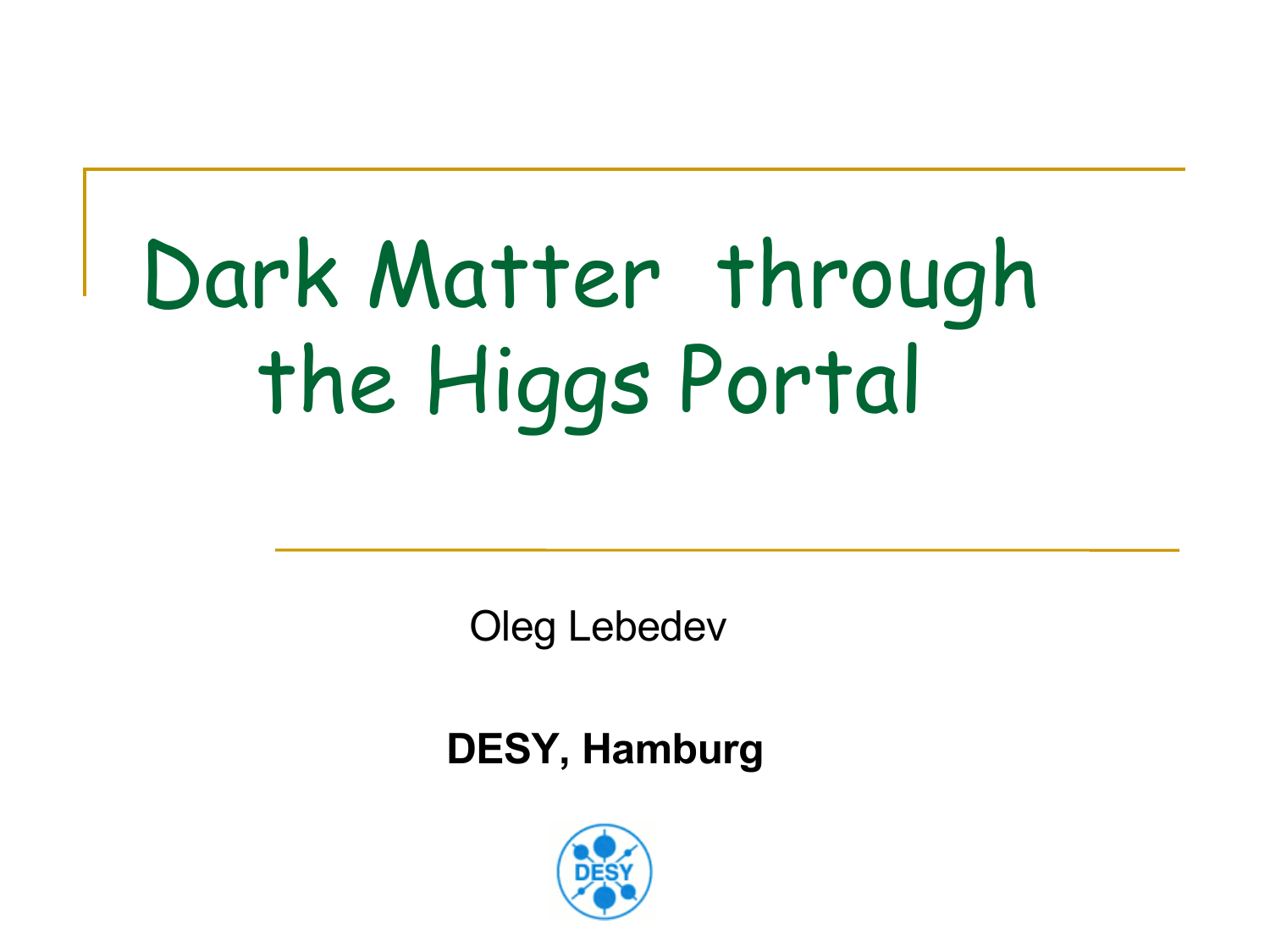#### Outline :

- Higgs key to the hidden sector
- Higgs portal DM
- LHC constraints
- Vacuum stabilization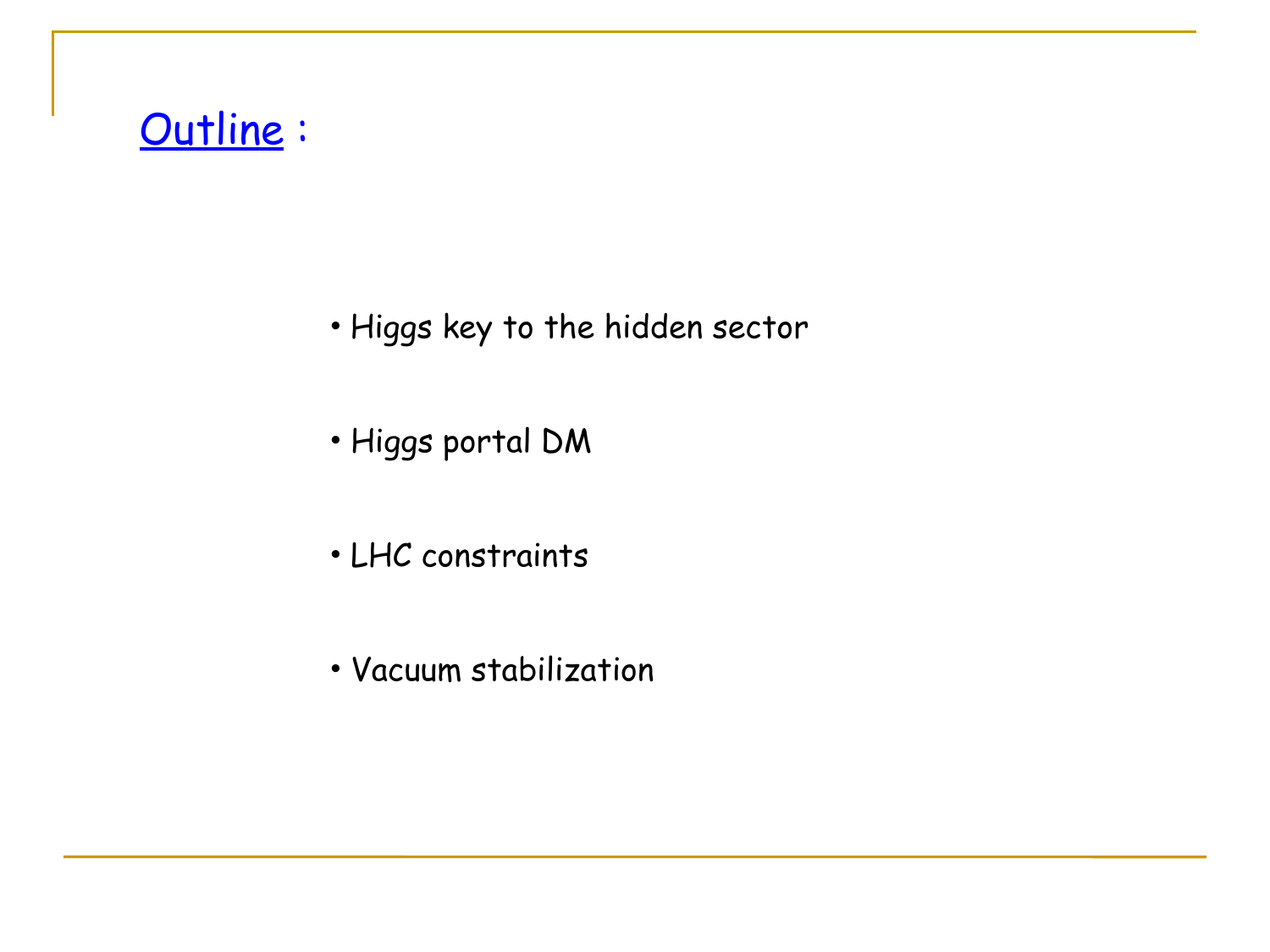

## The Higgs key to the hidden sector

Motivation :



 $\checkmark$  dark matter

…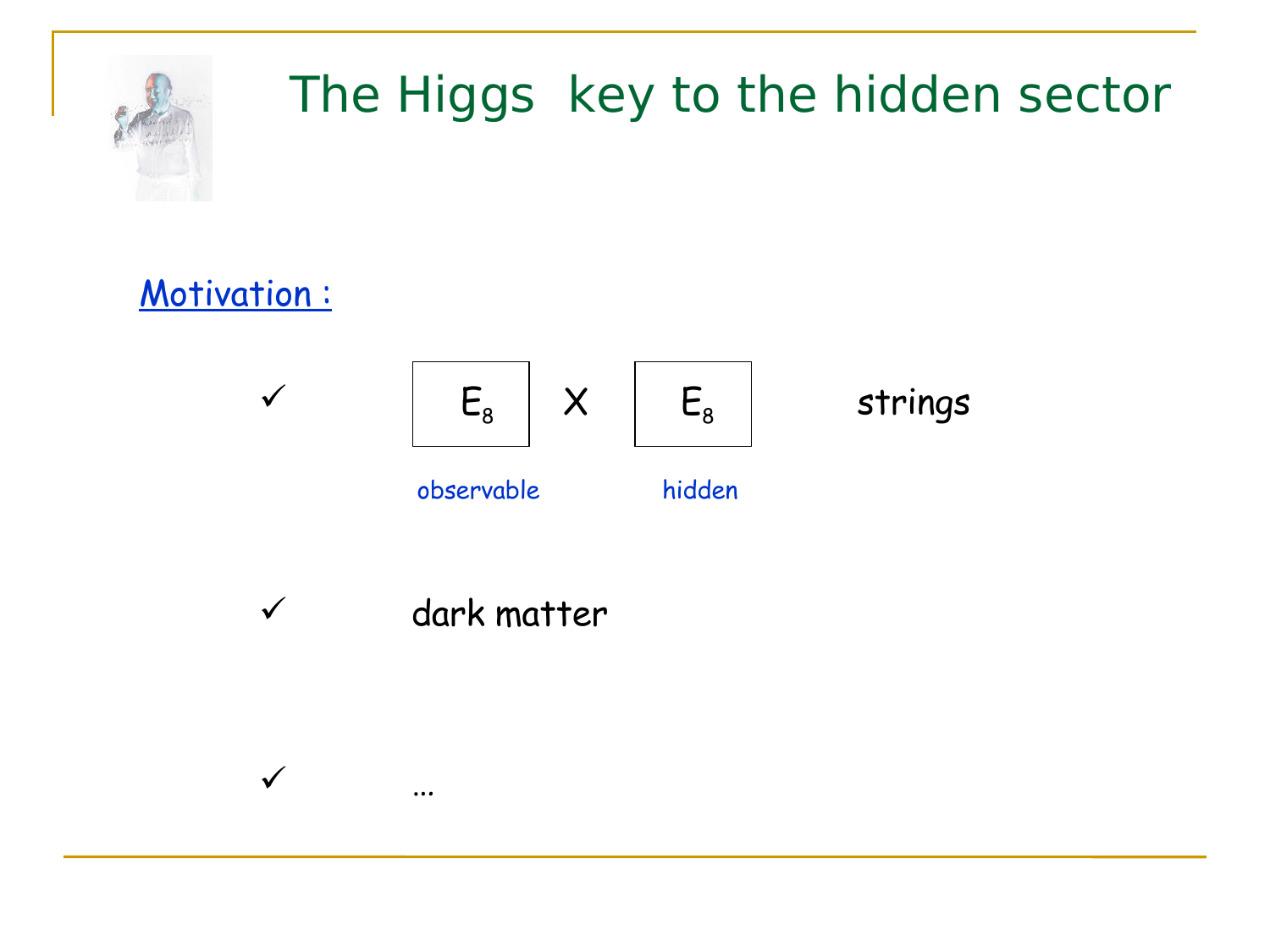Special role of the Higgs:

Silveira, Zee '85 Foot, Lew, Volkas '91

 $|H|^2$  = the only gauge and Lorentz-inv. dim-2 operator

L = a |H|<sup>2</sup> S2 + b |H|2 S

( S = "hidden" scalar )

...

b=0 (S has hidden charge):

 $L = a |H|^2 S^2$ 

"S" is stable and couples weakly to SM --> DARK MATTER (?)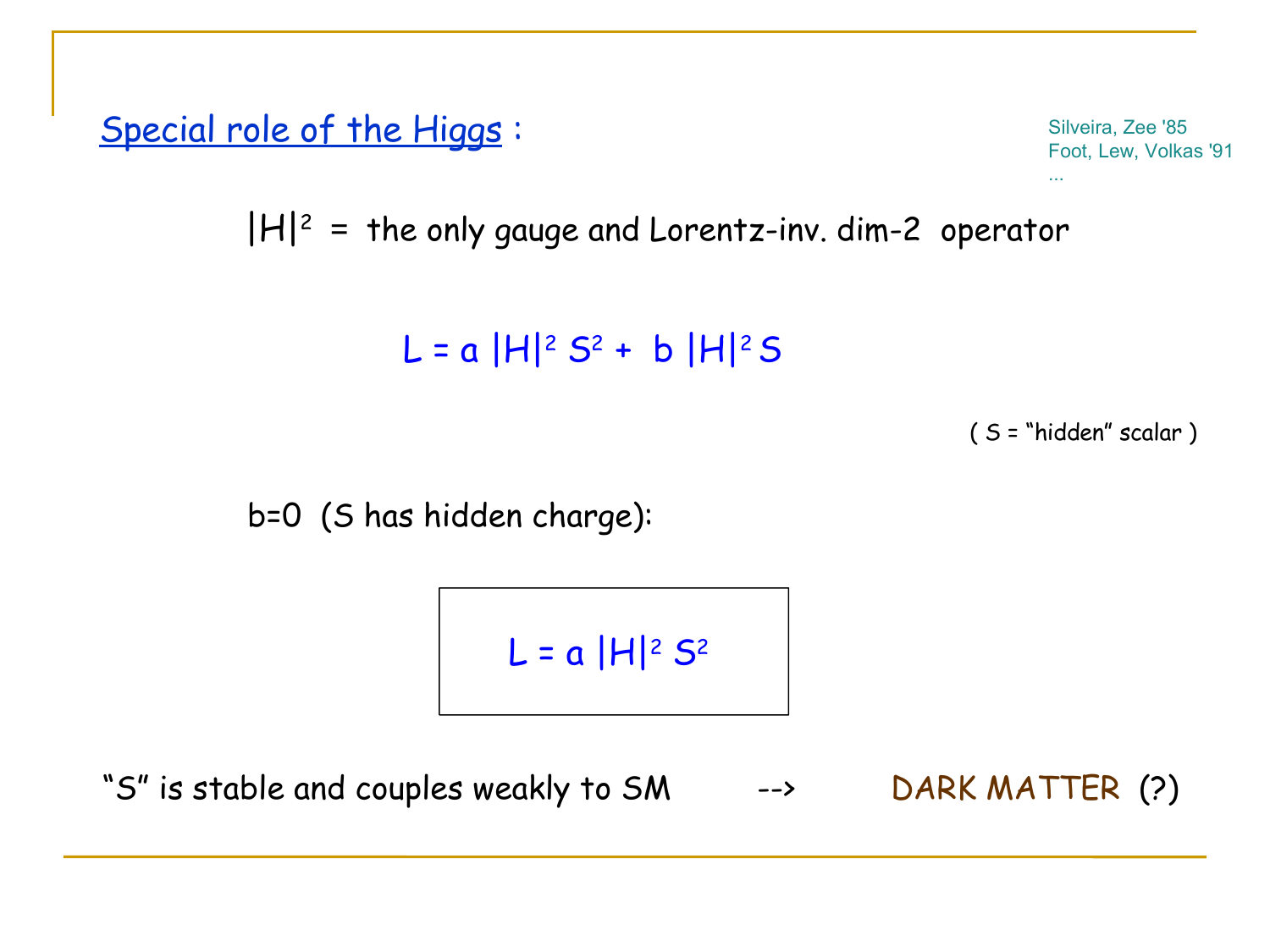Vector Higgs portal:

OL, Lee, Mambrini '11

$$
L = \alpha |H|^2 V_\mu V^\mu + b (HiD_\mu H V^\mu + h.c.)
$$

( V<sub>µ</sub> = "hidden" vector )

b=0 (  $V^{\mu}$  <--> - $V^{\mu}$  symmetry):

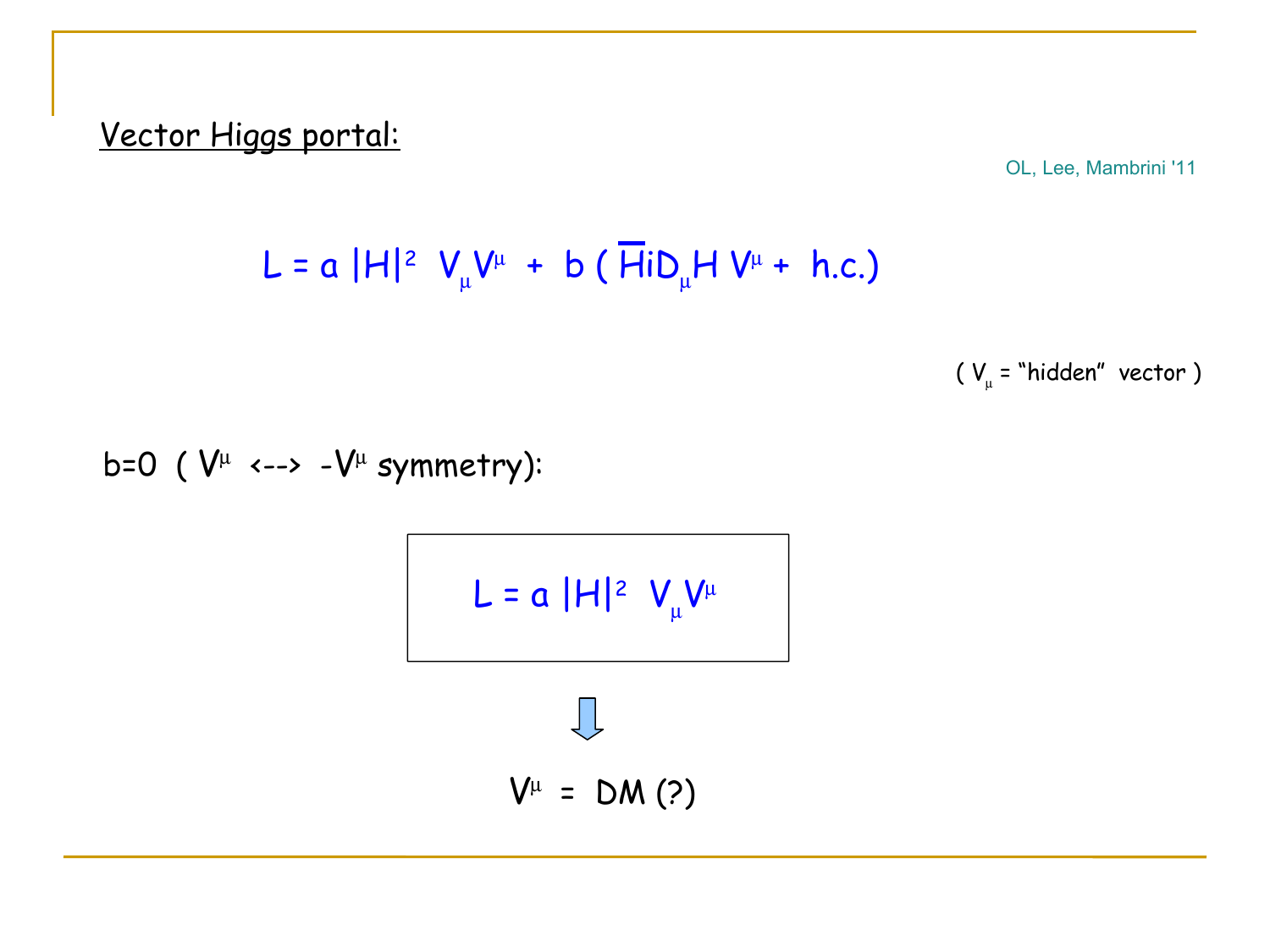Higgs mechanism in the hidden sector :

$$
L = -1/4 F_{\mu\nu} F^{\mu\nu} + D_{\mu} S^* D^{\mu} S - V(S) + \lambda/4 H^* H S^* S
$$

$$
S \quad \longrightarrow \quad VEV
$$





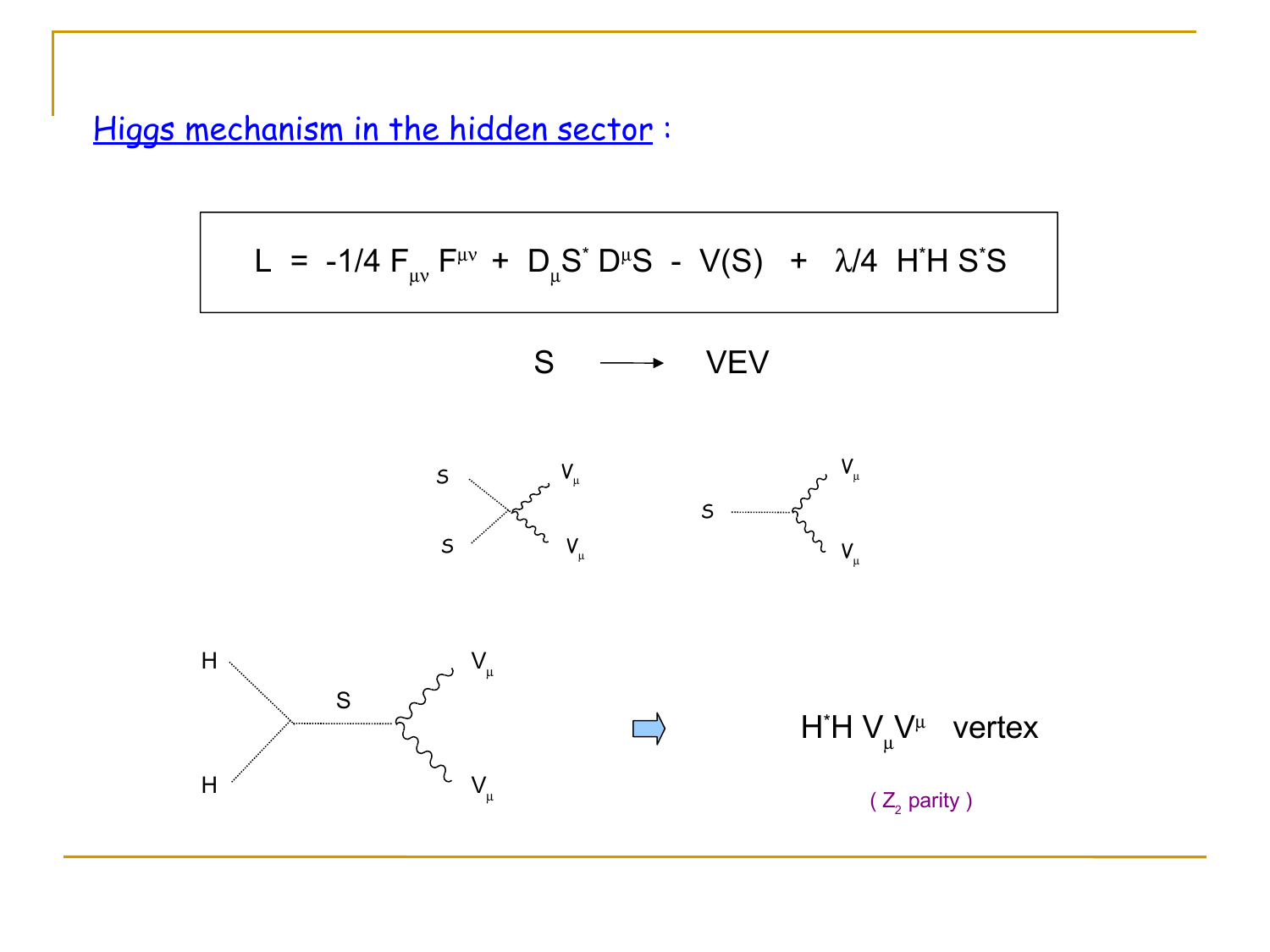#### gauge invariance (+ minimal field content)

 $Z_{2}$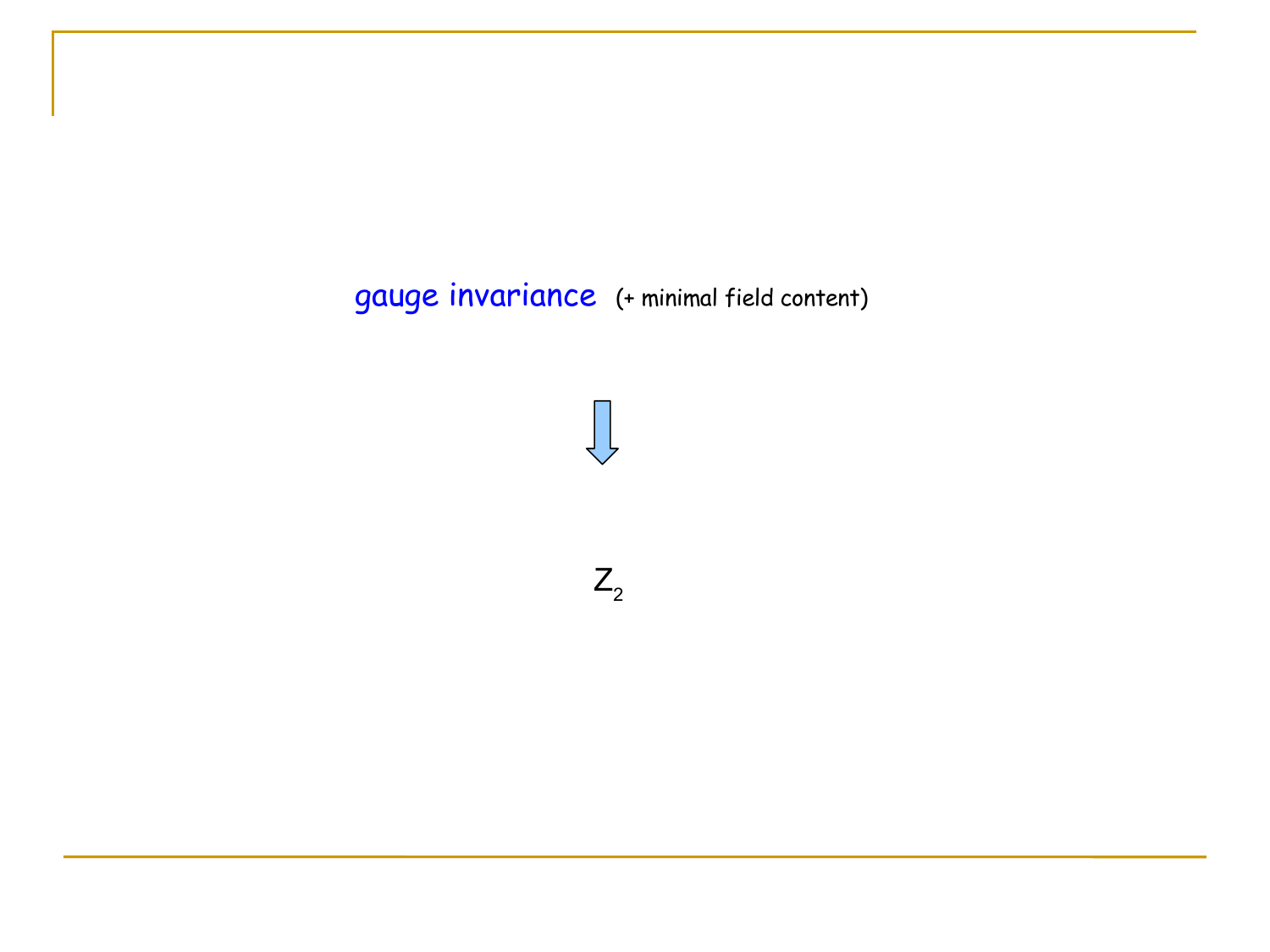#### Stueckelberg DM :

$$
L = -\frac{1}{4} F_{\mu\nu} F^{\mu\nu} + \frac{1}{2} m^2 V_{\mu} V^{\mu}
$$

Here: 
$$
V_v = V_v + 1/\mu \partial_v \phi
$$

Gauge transform:

$$
\delta V'_{v} = \partial_{v} \varepsilon
$$

$$
\delta \phi = - \mu \varepsilon
$$

In general :  $= \mu^2 (1 + c H^*H + ... )$ 

 $\mathsf{H}^\ast\mathsf{H} \mathsf{V}_\mu\mathsf{V}^\mu$  coupling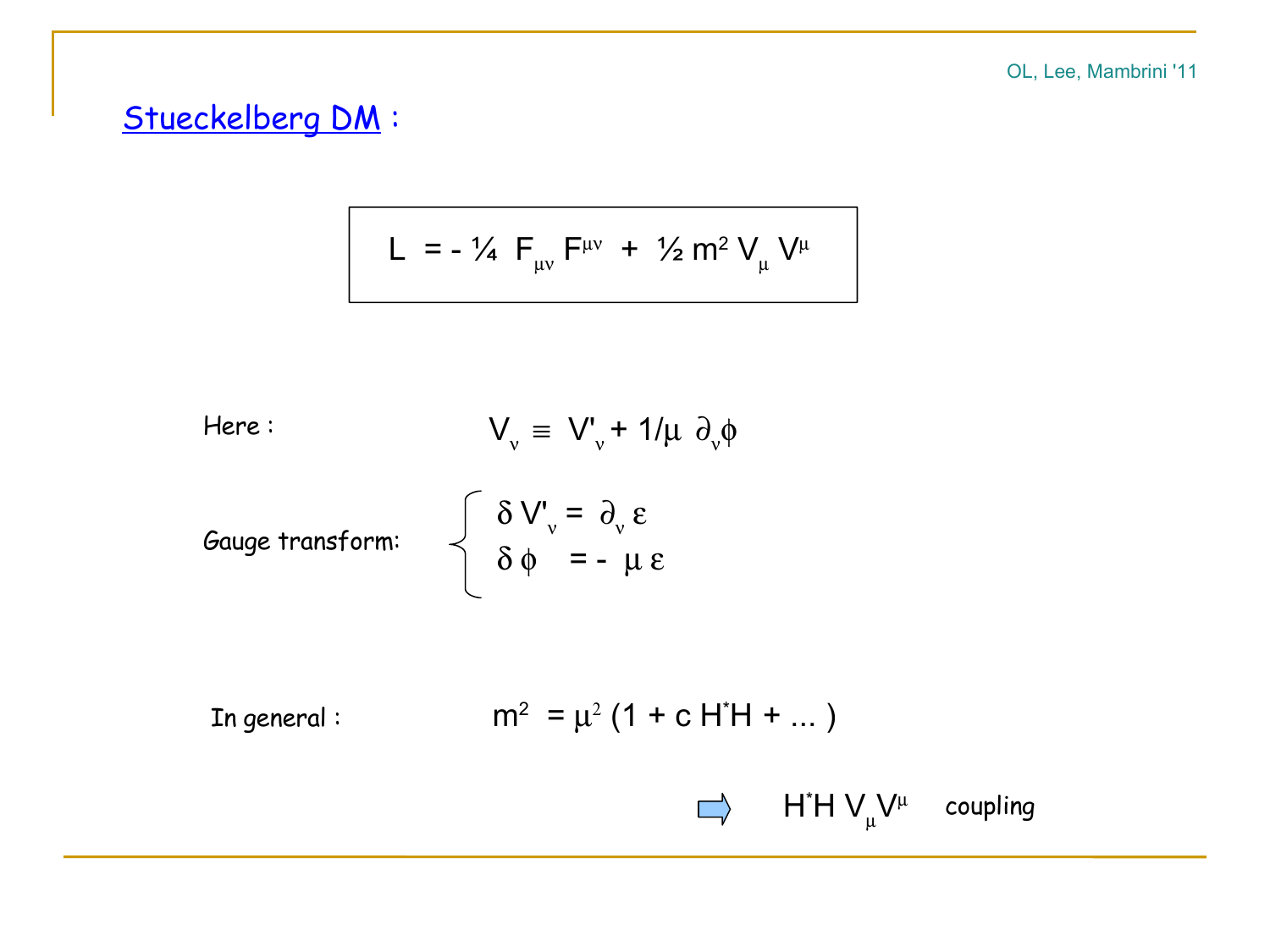#### Unitarity:

$$
L = \frac{1}{4} \lambda |H|^2 V_{\mu} V^{\mu} + \frac{1}{2} m^2 V_{\mu} V^{\mu}
$$

Physical mass :

$$
m^2_V = m^2 + \frac{1}{2}\lambda V^2
$$

Cutoff :

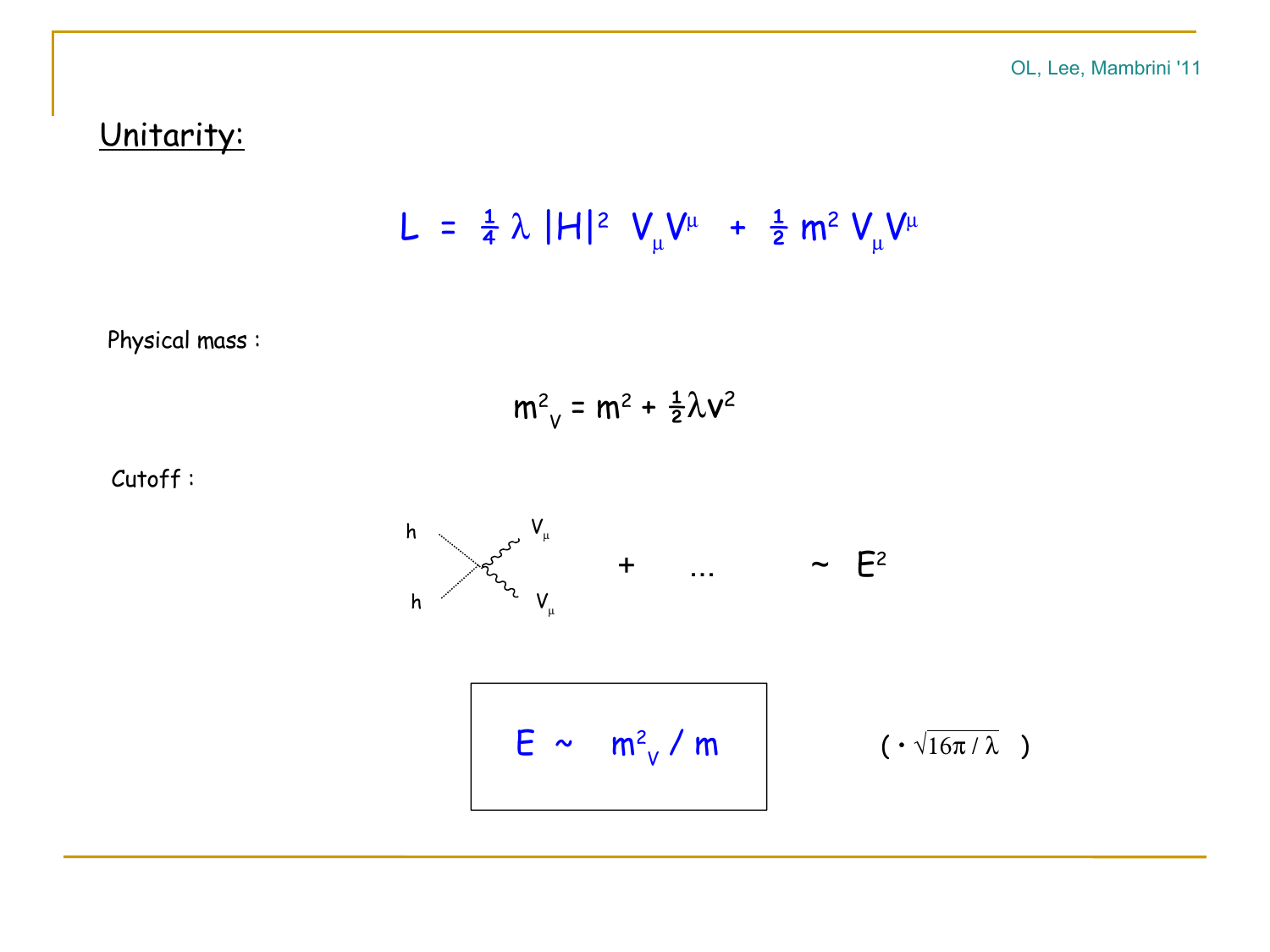### Dark matter constraints

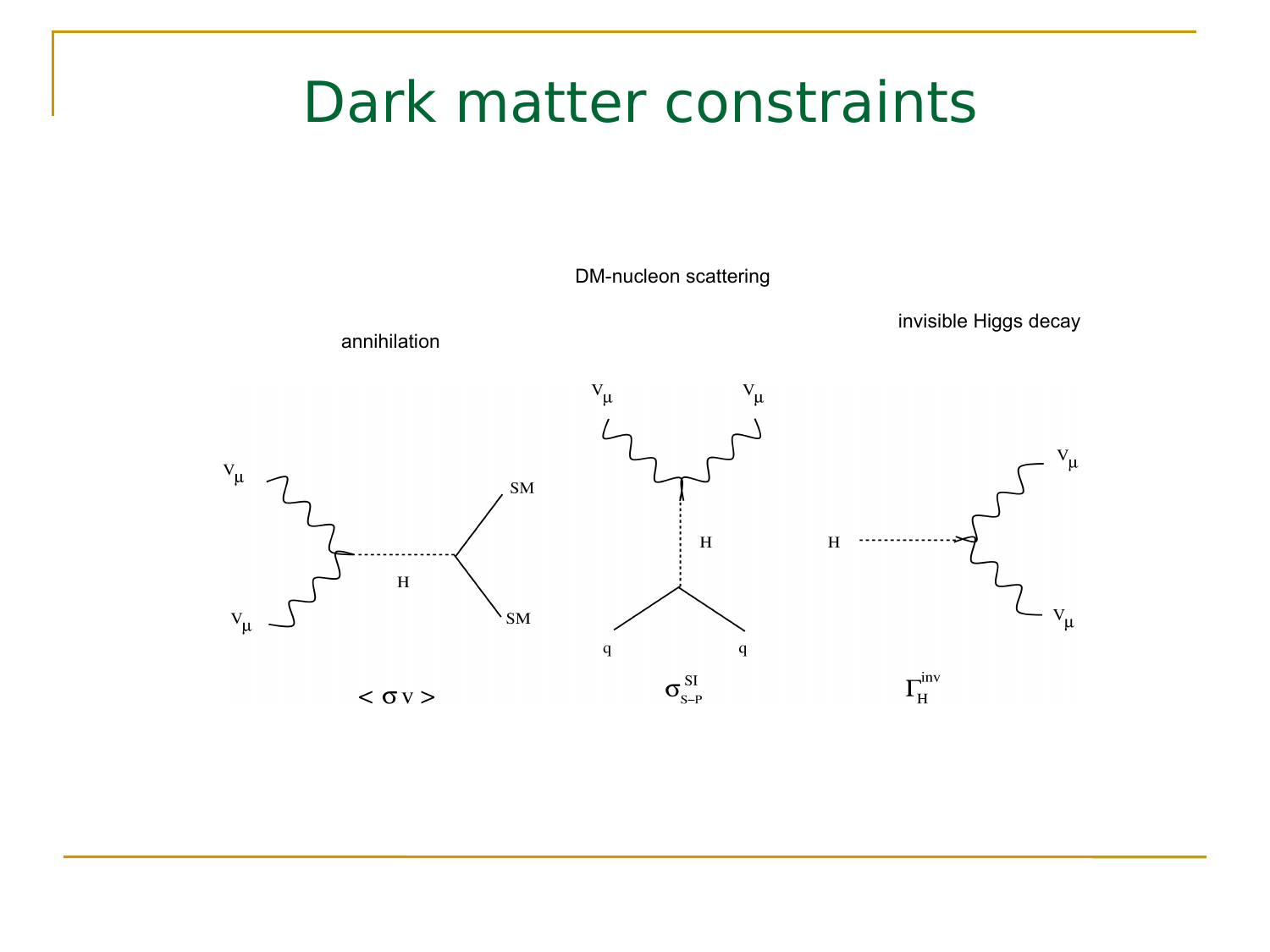#### First glimpse of the Higgs :





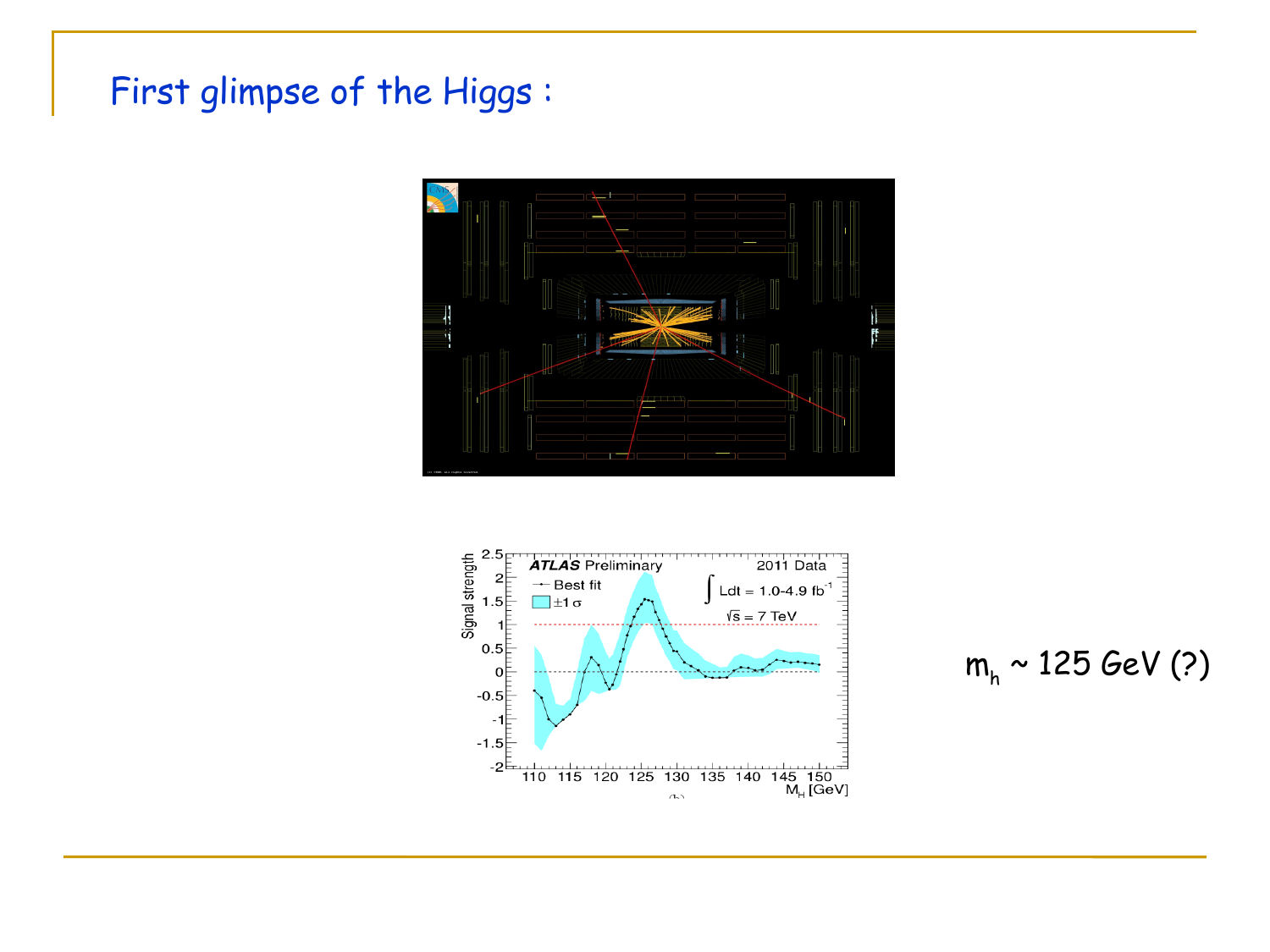#### Constraints :

WMAP: annihilation cross section XENON : DM-nucleon interaction LHC : invisible Higgs decay



Djouadi, OL, Mambrini, Quevillon '11 OL , Lee , Mambrini '11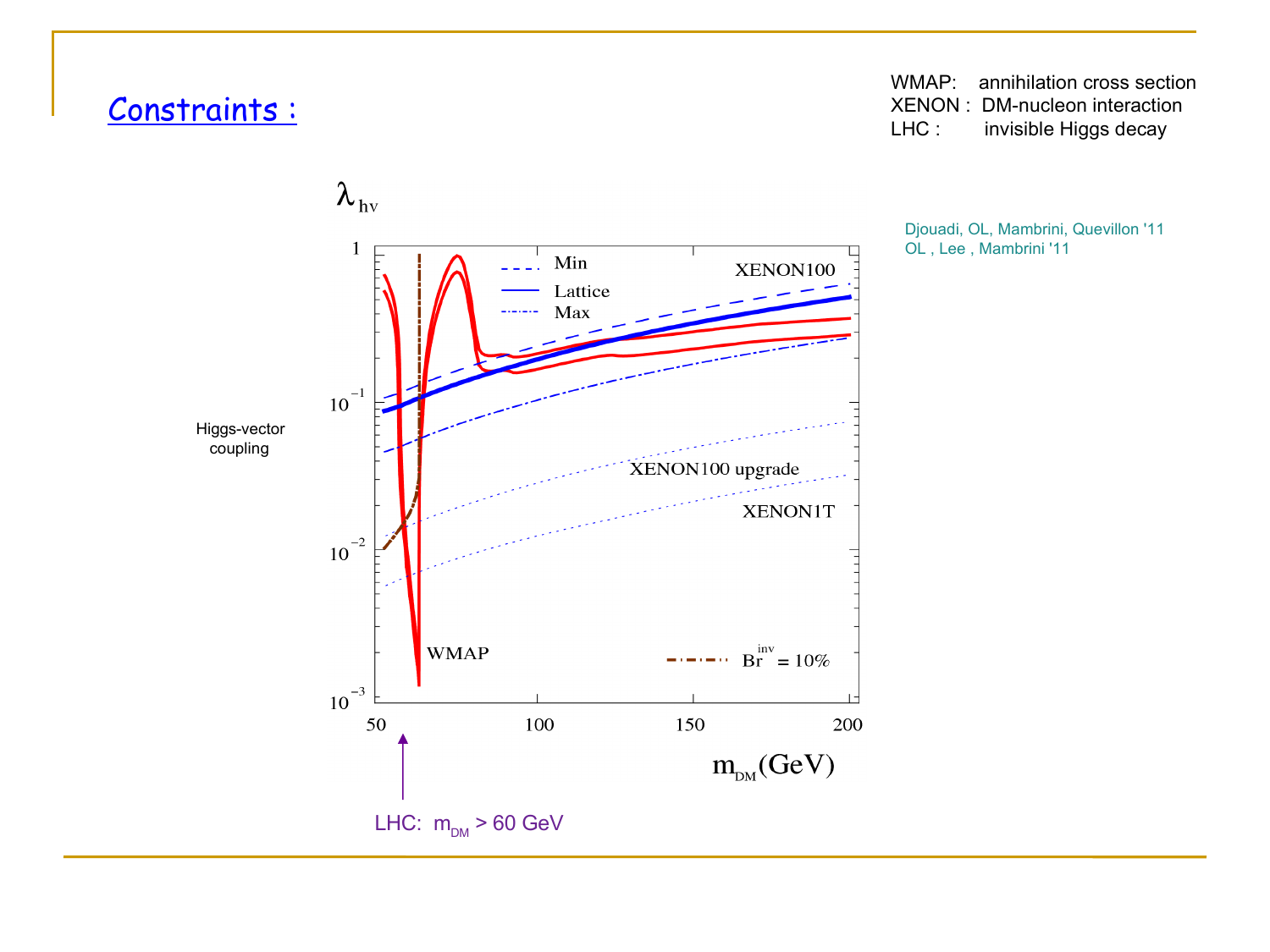#### Scalar vs Vector DM :

| annihilation :     | $g_{\text{vector}}^2$ = 3 $g_{\text{scalar}}^2$                    | (3 species)            |
|--------------------|--------------------------------------------------------------------|------------------------|
| direct detection : | same                                                               | (Higgs exchange)       |
| Higgs decay :      | $\Gamma_{\text{vector}} \sim m_h^4 / m_v^4 \Gamma_{\text{scalar}}$ | (Goldstone production) |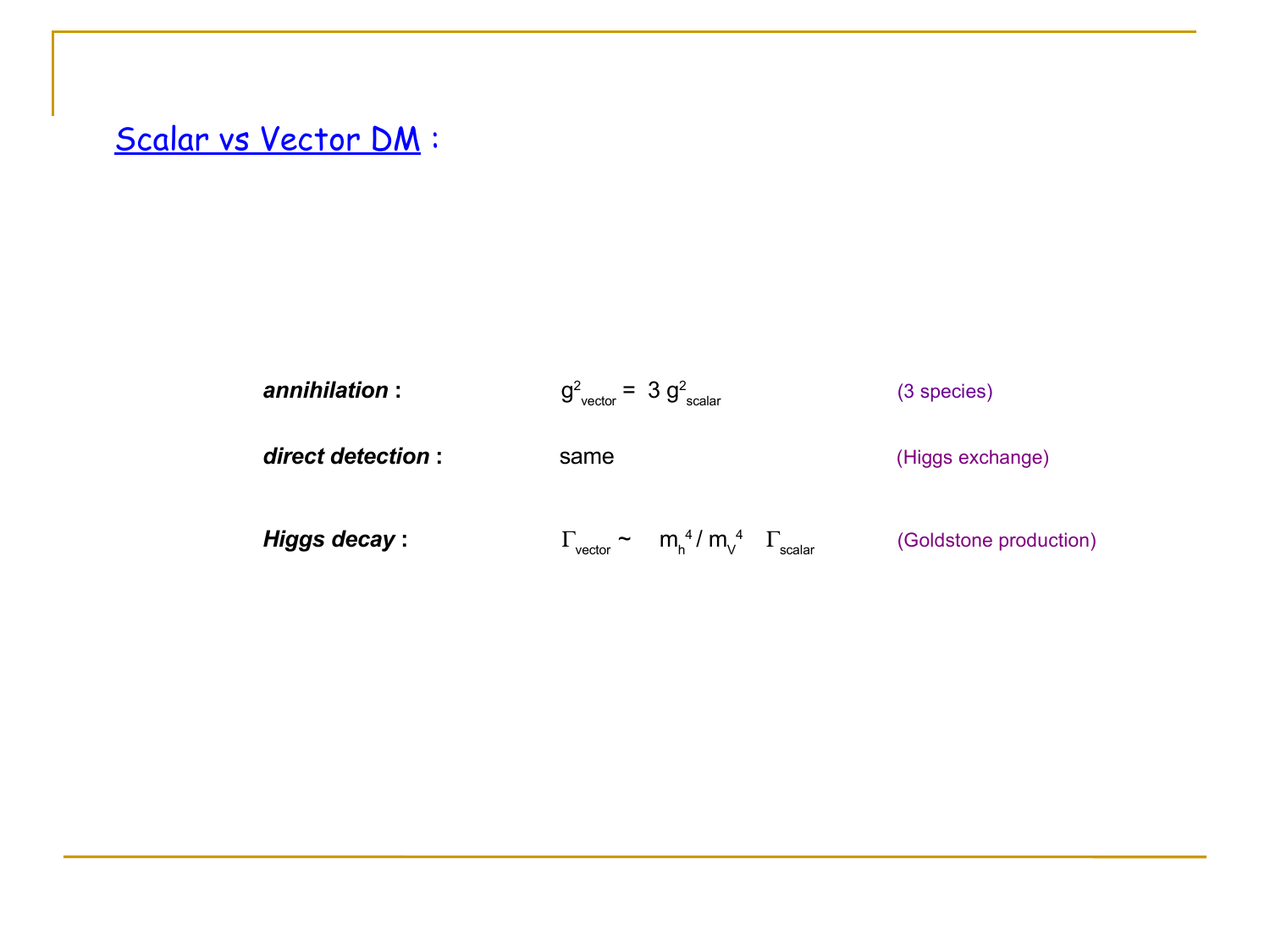#### Prediction :

Djouadi, OL , Mambrini , Quevillon '11



DM direct detection with  $\sigma \sim 10^{-8} - 10^{-9}$  pb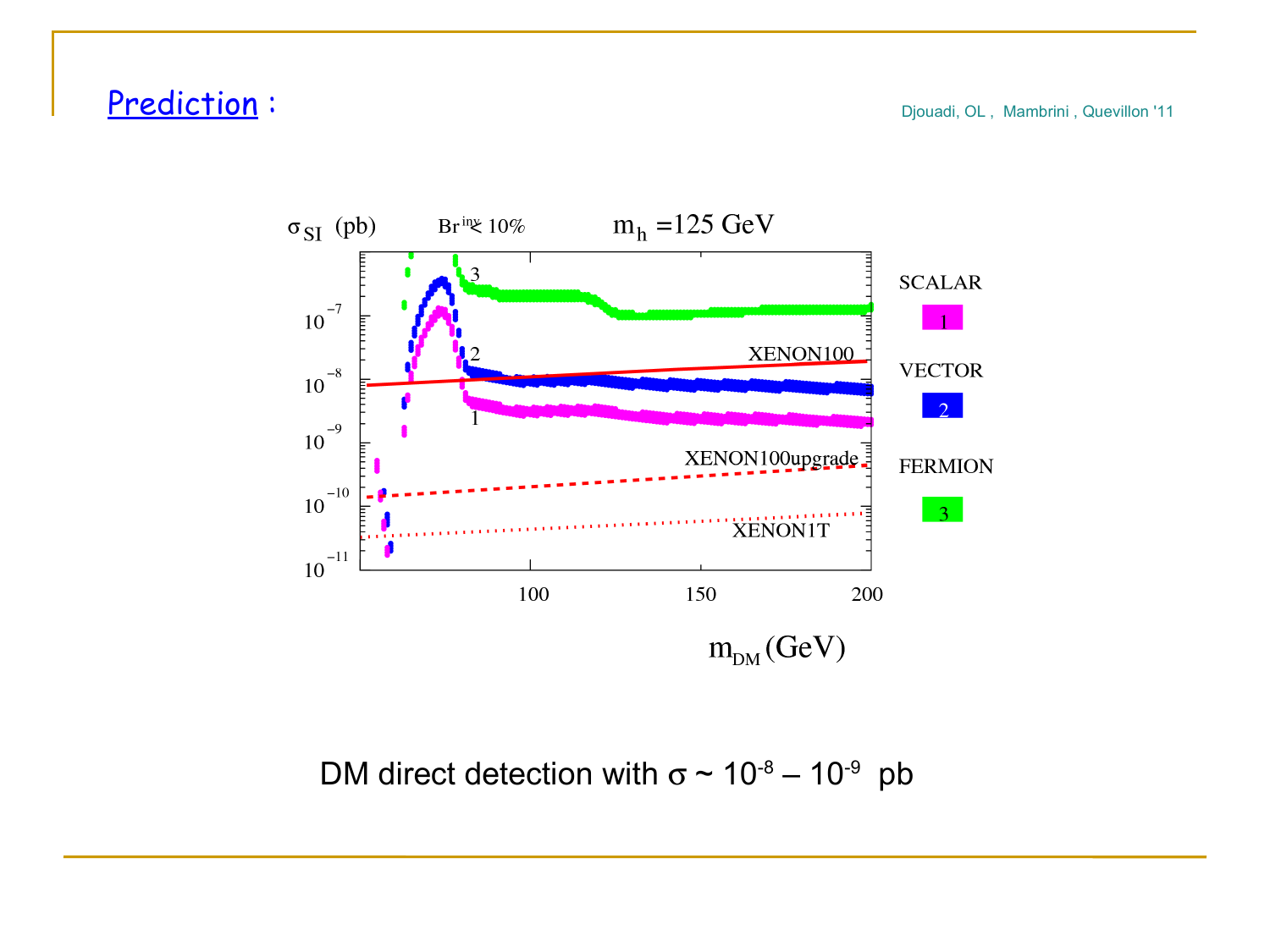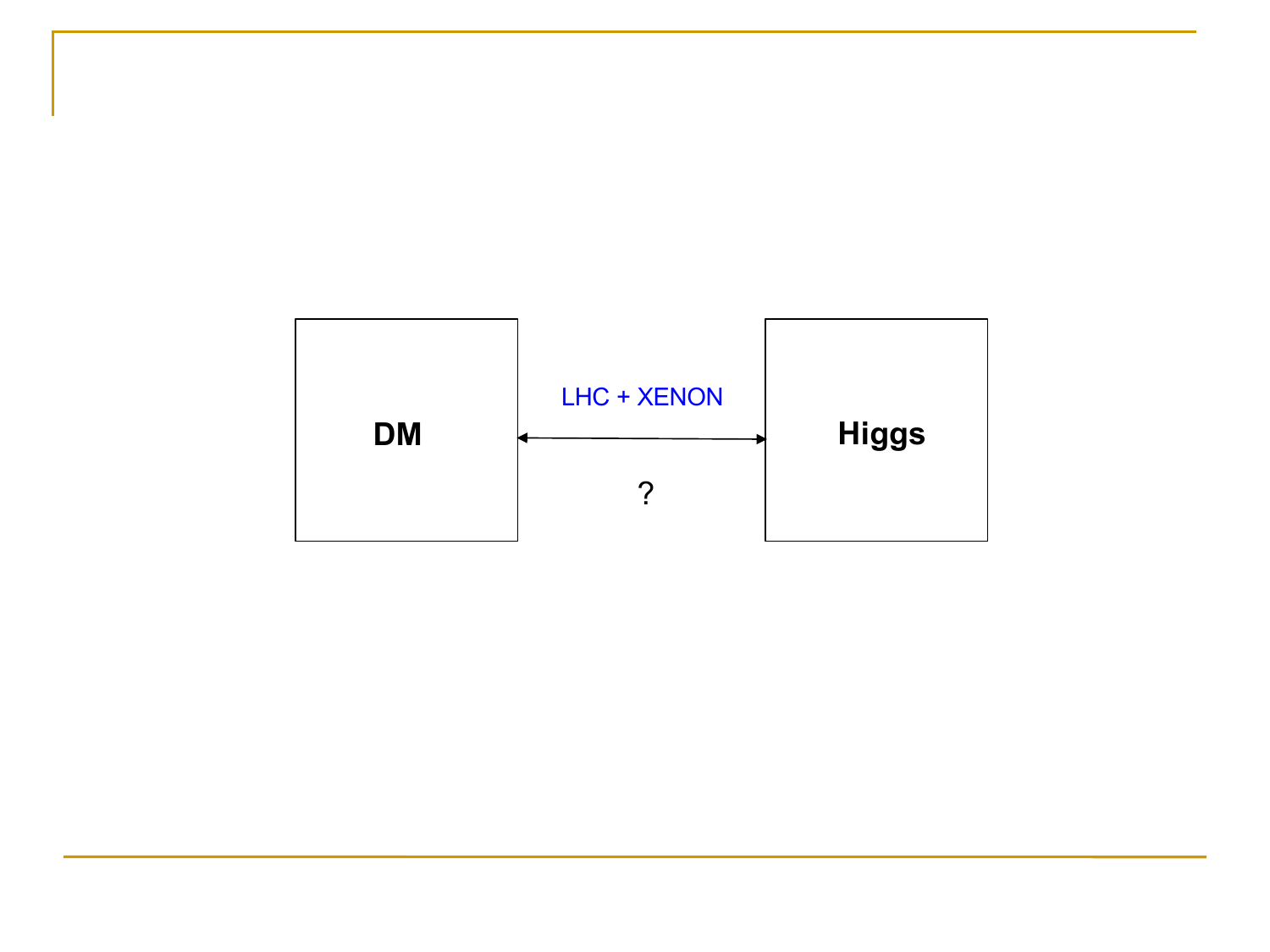

Schabinger, Wells '05 Patt, Wilczek '06





$$
\begin{cases} H_1 = H \cos \theta + S \sin \theta \\ H_2 = H \sin \theta - S \cos \theta \end{cases}
$$

two Higgs-like states , rate reduction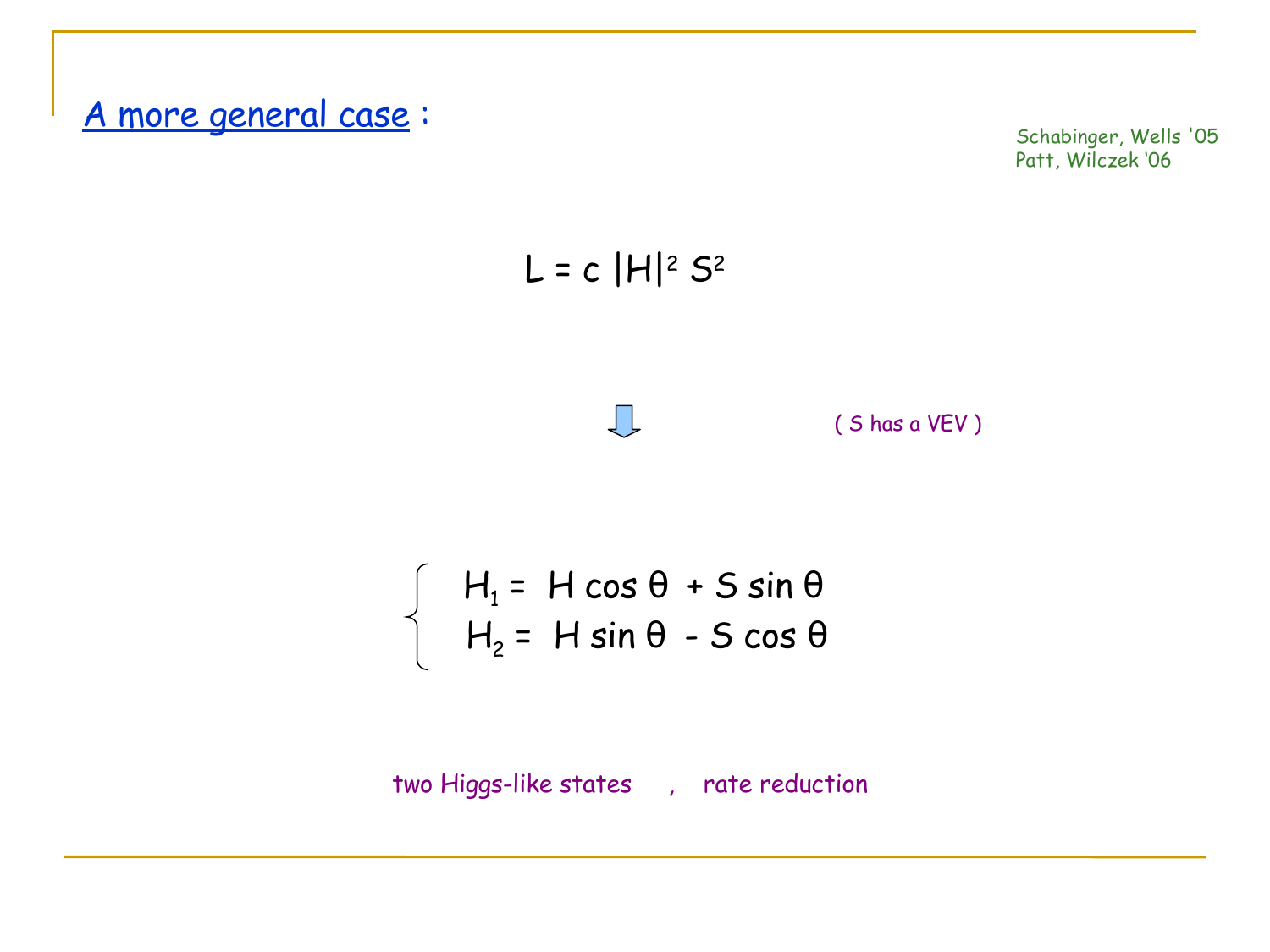OL '12 Elias-Miro et al. '12

If 
$$
\langle S \rangle
$$
  $\rangle$  246 GeV,  
\n
$$
\begin{cases}\n\theta \rightarrow 0 & (\text{SM-like Higgs}) \\
m_h^2 = 2 v^2 [\lambda_h - \lambda_{hs}^2/(4\lambda_s)]\n\end{cases}
$$
\n
$$
\text{Degrassi et al. '12}
$$
\nStability bound:

\n
$$
m_h \rightarrow 126 \text{ GeV at 98\% CL}
$$

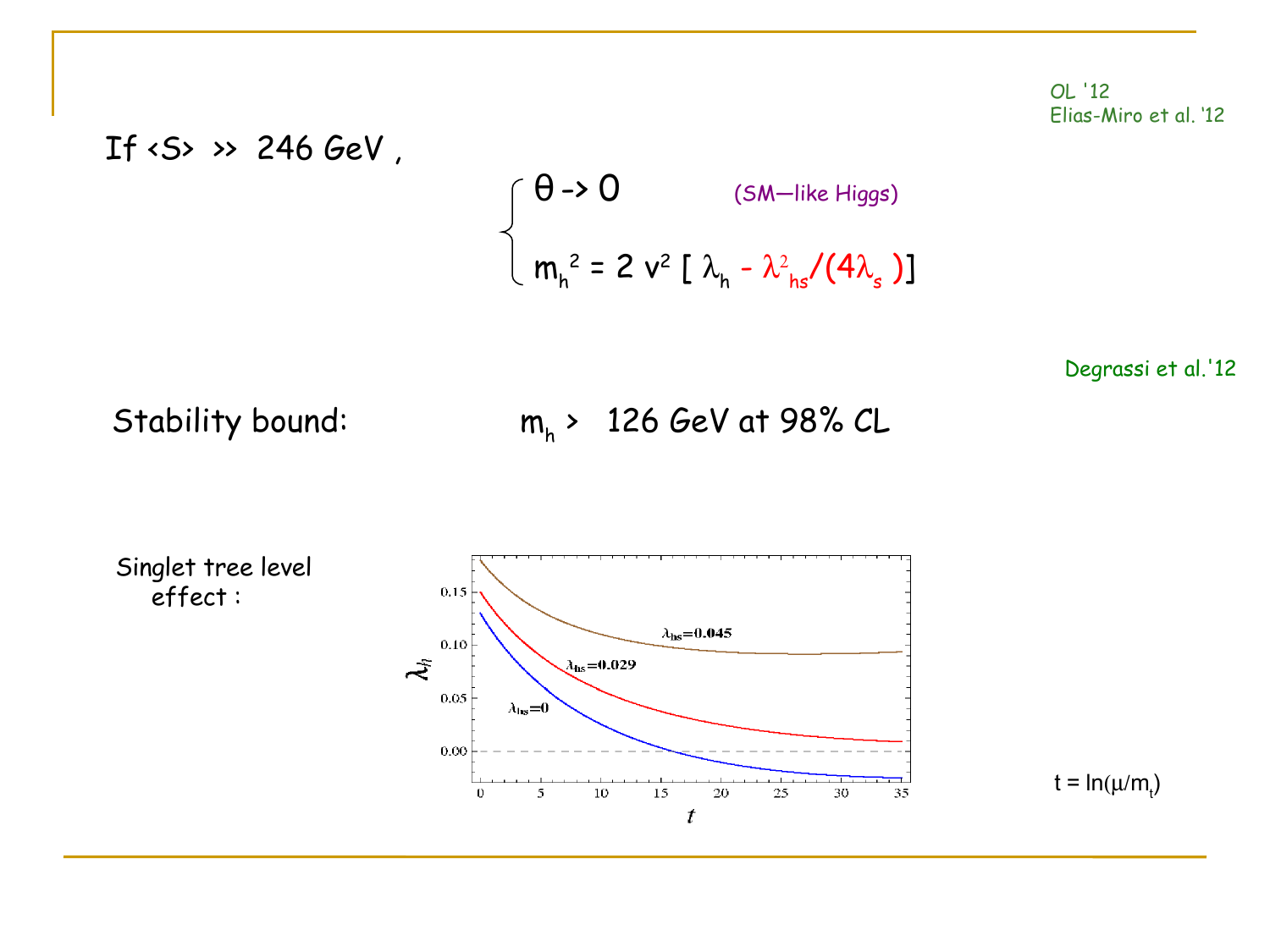#### a (very) weakly coupled singlet can make the EW vacuum stable



 $\bigcup$ 

- favored by cosmology
- Higgs inflation

• ...